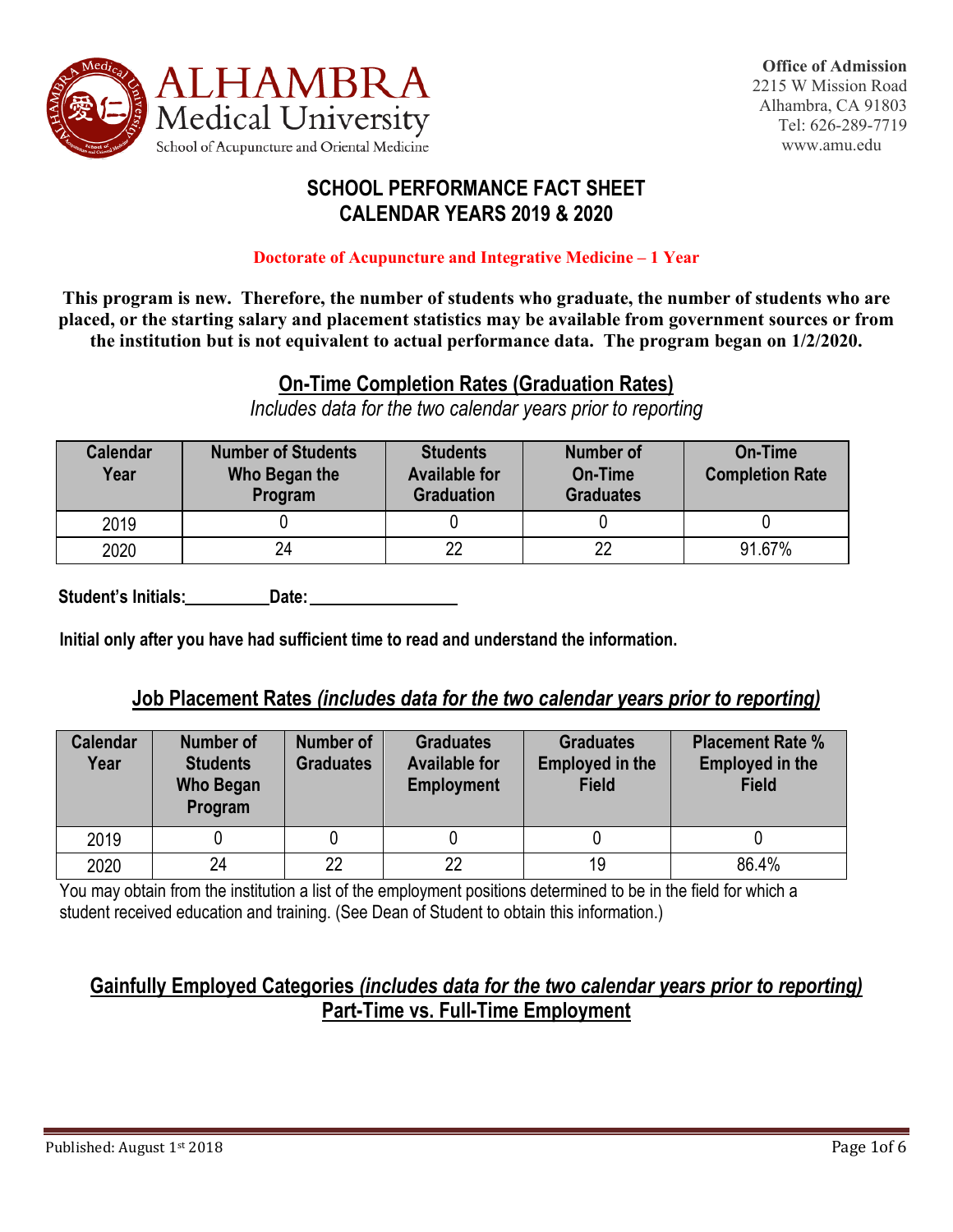

| <b>Calendar Year</b> | <b>Graduate Employed</b><br>in the Field<br>20-29 Hours Per<br><b>Week</b> | <b>Graduates Employed in the</b><br><b>Field at Least 30 Hours Per</b><br><b>Week</b> | <b>Total Graduates</b><br><b>Employed in the</b><br><b>Field</b> |
|----------------------|----------------------------------------------------------------------------|---------------------------------------------------------------------------------------|------------------------------------------------------------------|
| 2019                 |                                                                            |                                                                                       |                                                                  |
| 2020                 |                                                                            |                                                                                       | 19                                                               |

### **Single Position vs. Concurrent Aggregated Position**

| <b>Calendar Year</b> | <b>Graduates</b><br><b>Employed in the</b><br><b>Field in a Single</b><br><b>Position</b> | <b>Graduates Employed in the</b><br><b>Field in Concurrent</b><br><b>Aggregated Positions</b> | <b>Total Graduates</b><br><b>Employed in the</b><br><b>Field</b> |  |
|----------------------|-------------------------------------------------------------------------------------------|-----------------------------------------------------------------------------------------------|------------------------------------------------------------------|--|
| 2019                 |                                                                                           |                                                                                               |                                                                  |  |
| 2020                 | 16                                                                                        |                                                                                               | 19                                                               |  |

### **Self-Employed / Freelance Positions**

| <b>Calendar Year</b> | <b>Graduates Employed who are Self-</b><br><b>Employed or Working Freelance</b> | <b>Total Graduates</b><br><b>Employed in the Field</b> |
|----------------------|---------------------------------------------------------------------------------|--------------------------------------------------------|
| 2019                 |                                                                                 |                                                        |
| 2020                 |                                                                                 | 19                                                     |

### **Institutional Employment**

| <b>Calendar Year</b> | <b>Graduates Employed in the Field who are</b><br><b>Employed by the Institution, an Employer</b><br>Owned by the Institution, or an Employer<br>who Shares Ownership with the<br>Institution. | <b>Total Graduates</b><br><b>Employed in the Field</b> |
|----------------------|------------------------------------------------------------------------------------------------------------------------------------------------------------------------------------------------|--------------------------------------------------------|
| 2019                 |                                                                                                                                                                                                |                                                        |
| 2020                 |                                                                                                                                                                                                | 19                                                     |

Student's Initials:\_\_\_\_\_\_\_\_\_\_\_\_Date: \_ **Initial only after you have had sufficient time to read and understand the information.**

This program may result in freelance or self-employment.

• The work available to graduates of this program is usually for freelance or self-employment.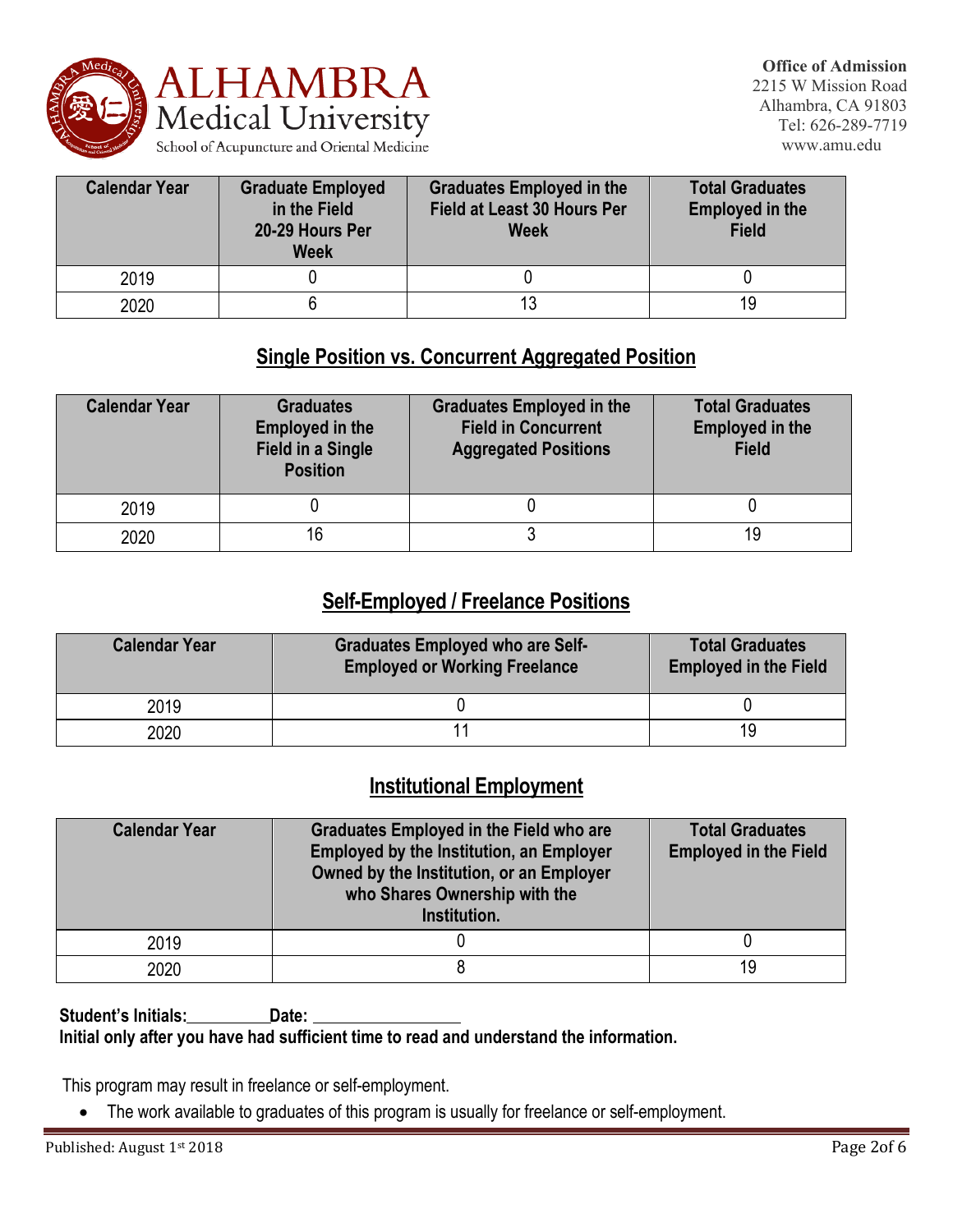

- This type of work may not be consistent.
- The period of employment can range from one day to weeks to several months.
- Hours worked in a day or week may be more or less than the traditional 8 hour work day or 40 hour work week.
- You can expect to spend unpaid time expanding your networks, advertising, promoting your services, or honing your skills.
- Once graduates begin to work freelance or are self-employed, they will be asked to provide documentation that they are employed as such so that they may be counted as placed for our job placement records.
- Students initialing this disclosure understand that either a majority or all of this school's graduates are employed in this manner and understand what comprises this work style.

**Student's Initials: Date: Only initial after you have had sufficient time to read and understand the information.**

## **License Examination Passage Rates**

#### Not Applicable

(100%) All DAIM candidates must hold current California Acupuncture License)

### **Salary and Wage Information** *(includes data for the two calendar years prior to reporting)*

#### **Annual salary and wages reported for graduates employed in the field.**

| <b>Calendar</b><br>Year | <b>Graduates</b><br><b>Available for</b><br><b>Employment</b> | <b>Graduates</b><br><b>Employed in</b><br><b>Field</b> | \$5,000<br>\$25,000 | \$25,001<br>\$35,000 | \$35,001<br>٠<br>\$40,000 | \$40,001<br>\$45,000 | \$45,001<br>٠<br>\$100,000 | <b>No Salary</b><br><b>Information</b><br><b>Reported</b> |
|-------------------------|---------------------------------------------------------------|--------------------------------------------------------|---------------------|----------------------|---------------------------|----------------------|----------------------------|-----------------------------------------------------------|
| 2019                    |                                                               |                                                        |                     |                      |                           |                      |                            |                                                           |
| 2020                    | 22                                                            | 19                                                     |                     |                      |                           |                      | 10                         |                                                           |

A list of sources used to substantiate salary disclosures is available from the school. (See Dean of Student to obtain this information.)

**Student's Initials: Date: Initial only after you have had sufficient time to read and understand the information.**

## **Cost of Educational Program**

Total charges for the program for students completing on-time in 2019, 2020: \$10,000. Additional charges may be incurred if the program is not completed on-time.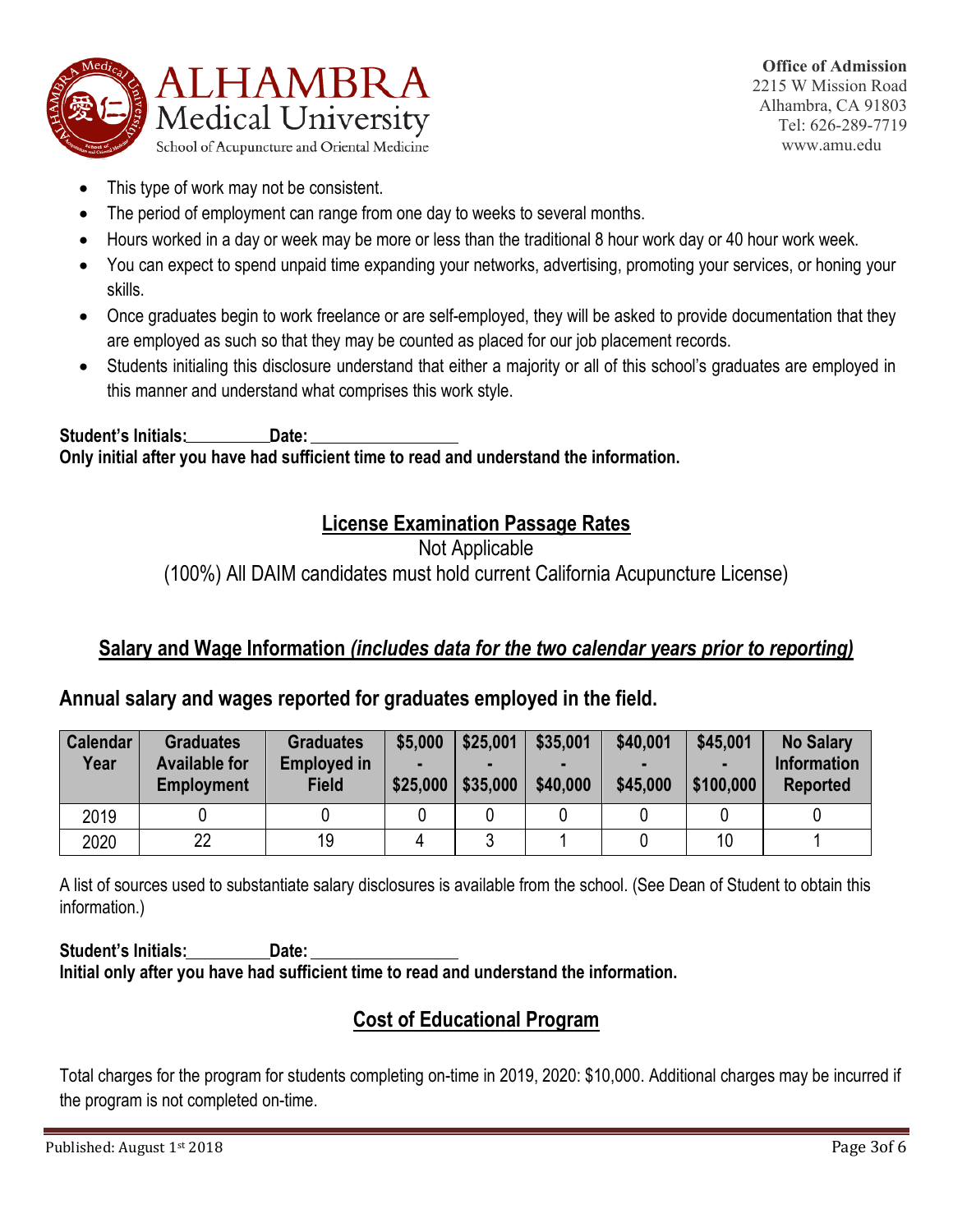

**Student's Initials: Date: Initial only after you have had sufficient time to read and understand the information.**

### **Federal Student Loan Debt**

#### **Initial only after you have had sufficient time to read and understand the information.**

Students at Alhambra Medical University under the DAIM program are not eligible for federal student loans. This institution does not meet the U.S. Department of Education criteria that would allow its students to participate in federal student aid programs.

**Student's Initials: Date: Initial only after you have had sufficient time to read and understand the information.**

This fact sheet is filed with the Bureau for Private Postsecondary Education. Regardless of any information you may have relating to completion rates, placement rates, starting salaries, or license exam passage rates, this fact sheet contains the information as calculated pursuant to state law.

Any questions a student may have regarding this fact sheet that have not been satisfactorily answered by the institution may be directed to the Bureau for Private Postsecondary Education at 1747 N. Market Blvd, Suite 225 , Sacramento, CA 95834, [www.bppe.ca.gov,](http://www.bppe.ca.gov/) toll-free telephone number (888) 370-7589 or by fax (916) 263-1897.

| Student Name - Print     |      |
|--------------------------|------|
| <b>Student Signature</b> | Date |
| School Official          | Date |

This program is new. Therefore, the number of students who graduate, the number of students who are placed, or the starting salary you can earn after finishing the educational program are unknown at this time. Information regarding general salary and placement statistics may be available from government sources or from the institution, but is not equivalent to actual performance data. This program began on 01/06/2020, two full years of data for this program will be available 12/01/2022.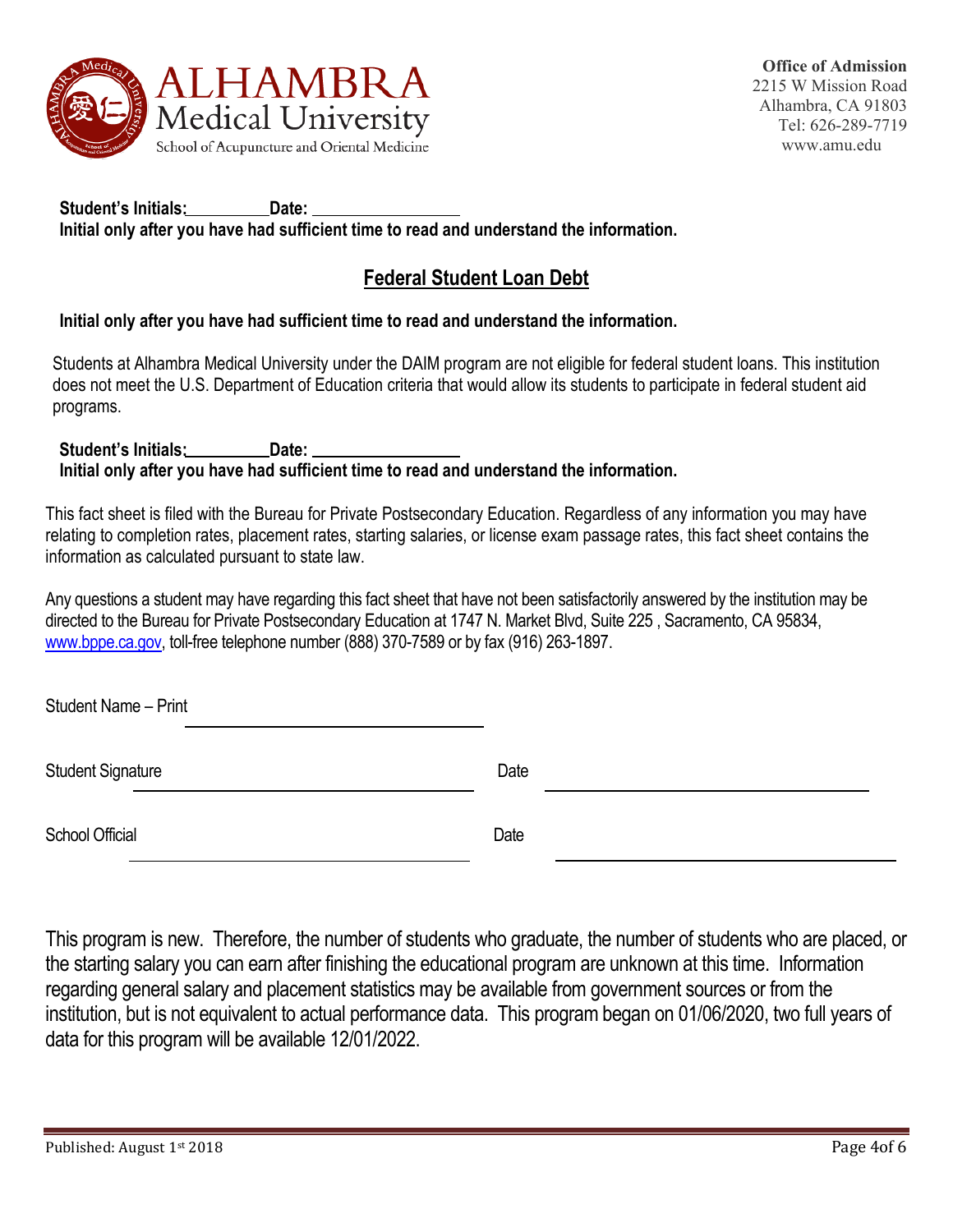

# **Definitions**

- "Number of Students Who Began the Program" means the number of students who began a program who were scheduled to complete the program within 100% of the published program length within the reporting calendar year and excludes all students who cancelled during the cancellation period.
- "Students Available for Graduation" is the number of students who began the program minus the number of students who have died, been incarcerated, or been called to active military duty.
- "Number of On-time Graduates" is the number of students who completed the program within 100% of the published program length within the reporting calendar year.
- "On-time Completion Rate" is the number of on-time graduates divided by the number of students available for graduation.
- "150% Graduates" is the number of students who completed the program within 150% of the program length (includes on-time graduates).
- "150% Completion Rate" is the number of students who completed the program in the reported calendar year within 150% of the published program length, including on-time graduates, divided by the number of students available for graduation.
- "Graduates Available for Employment" means the number of graduates minus the number of graduates unavailable for employment.
- "Graduates Unavailable for Employment" means the graduates who, after graduation, die, become incarcerated, are called to active military duty, are international students that leave the United States or do not have a visa allowing employment in the United States, or are continuing their education in an accredited or bureau-approved postsecondary institution.
- "Graduates Employed in the Field" means graduates who beginning within six months after a student completes the applicable educational program are gainfully employed, whose employment has been reported, and for whom the institution has documented verification of employment. For occupations for which the state requires passing an examination, the six months period begins after the announcement of the examination results for the first examination available after a student completes an applicable educational program.
- "Placement Rate Employed in the Field" is calculated by dividing the number of graduates gainfully employed in the field by the number of graduates available for employment.
- "Number of Graduates Taking Exam" is the number of graduates who took the first available exam in the reported calendar year.
- "First Available Exam Date" is the date for the first available exam after a student completed a program.
- "Passage Rate" is calculated by dividing the number of graduates who passed the exam by the number of graduates who took the reported licensing exam.
- "Number Who Passed First Available Exam" is the number of graduates who took and passed the first available licensing exam after completing the program
- "Salary" is as reported by graduate or graduate's employer.
- "No Salary Information Reported" is the number of graduates for whom, after making reasonable attempts, the school was not able to obtain salary information.